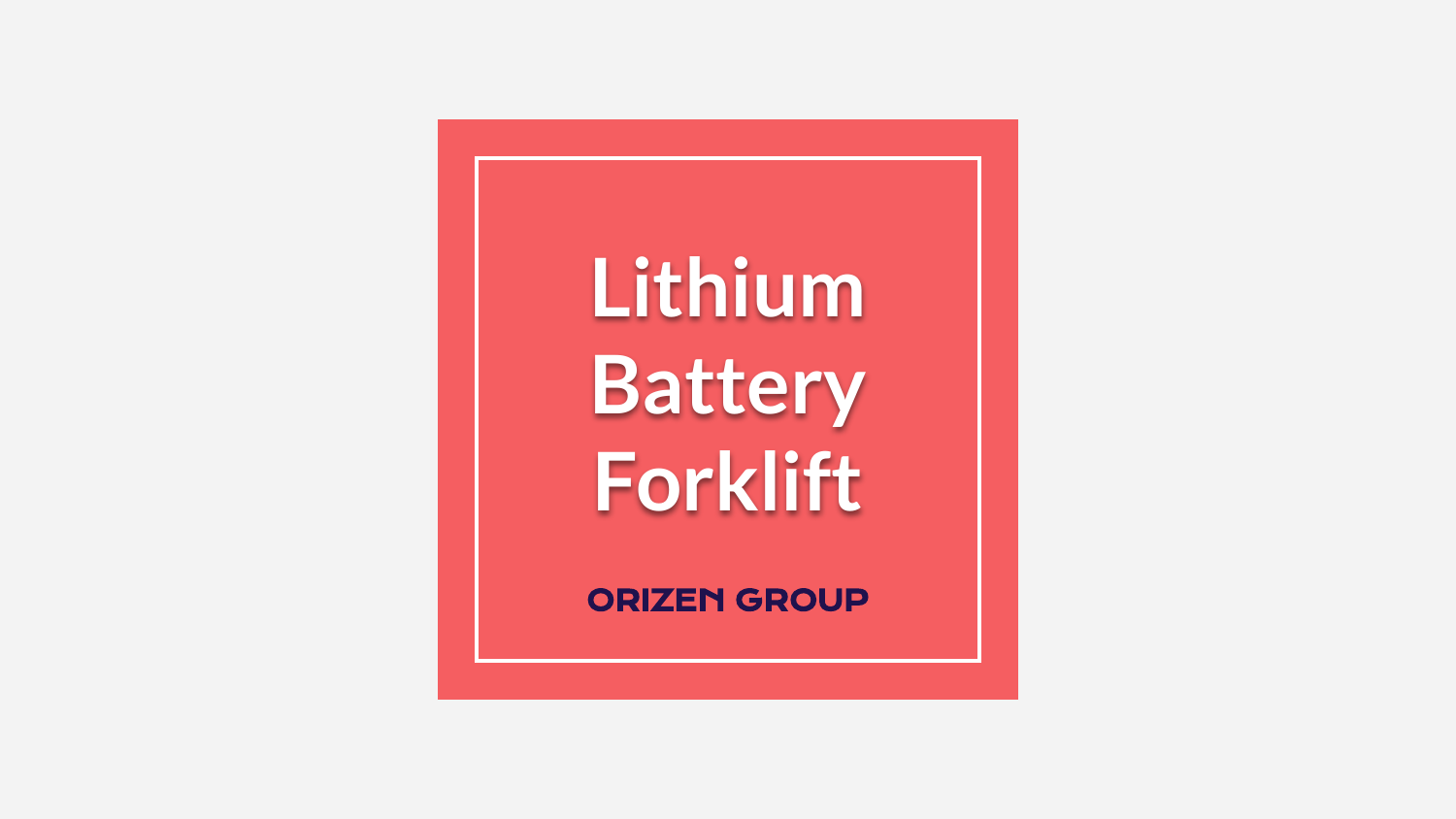# **About Orizen Group**

A trusted supplier of electric material handling equipment and accessories like industrial batteries, lionbrix system for forklift, forklift battery charger, solid tyres & forklift spares.

From the last 19 years we are dedicatedly serving industrial batteries & high frequency charger in the brand hood of Orizen Group & associated a ton of satisfied customers.

We are offering flexible rental (Hour rental) options to satisfy the users need and also revert back the unused hours, which our competitors do not.

Recently we launched android based app for our valued customer to access quick and hassle-free repair & maintenance booking services.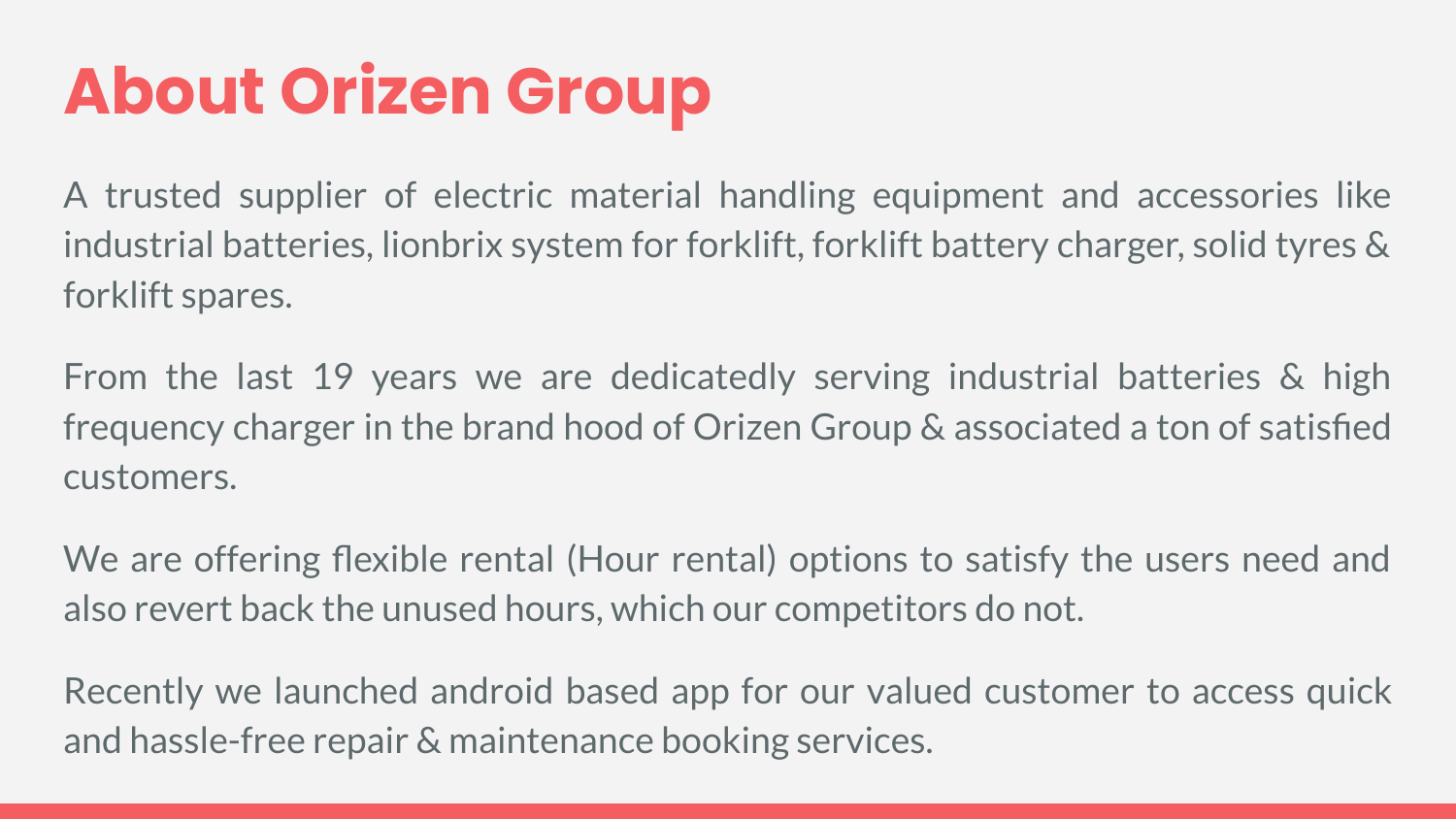# Electric Counterbalance Forklifts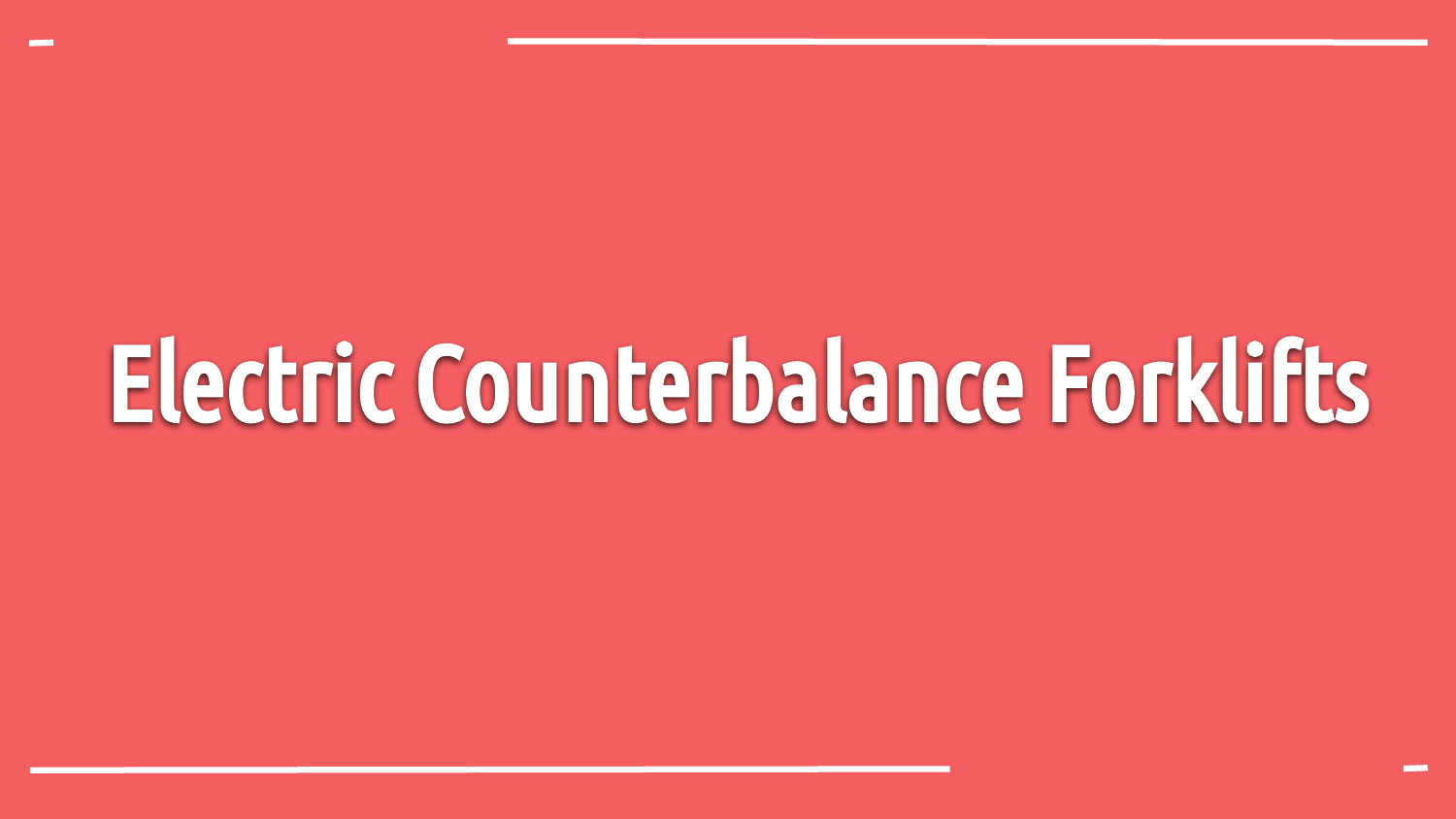# **EP ICE 301B**

### **3 Ton**



#### **Features**

- **● Same Robust Truck Frame As Diesel Truck**
- **● 80v/220ah Maximum Capacity Lithium Ion Battery**
- **● Maximum Lifting Height 6000mm**
- **● Mechanical Braking System & Hill Start Assist**
- **● Zapi Control System**
- **● Ac Drive & Lifting Motor**

#### **Buy/Rent/Trade in**

- 1. Can buy after a demo ride
- 2. Short term rental option available
- 3. Trade in with ICE or Lead acid forklifts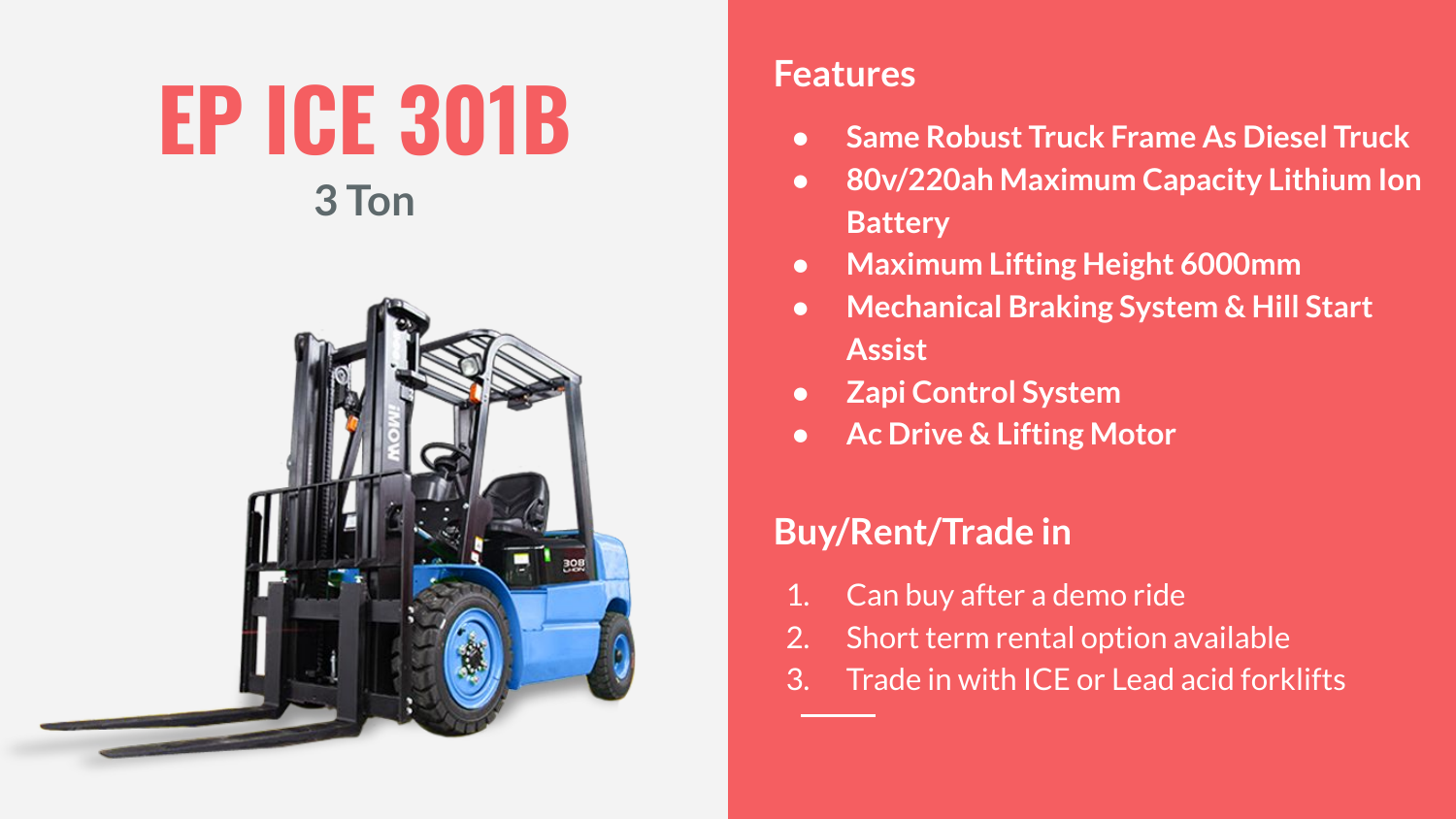# **EP CPD 35 L1**

### 1.5 Ton - 3.5 Ton

#### **Features**

- Max Lifting Height 6000mm
- Quick charging Li-ion battery inside
- Compact narrow aisle design
- Waterproof design for all weather operation

#### **Buy/Rent/Trade in**

- Can buy after a demo ride
- 2. Short term rental option available
- 3. Trade in with ICE or Lead acid forklifts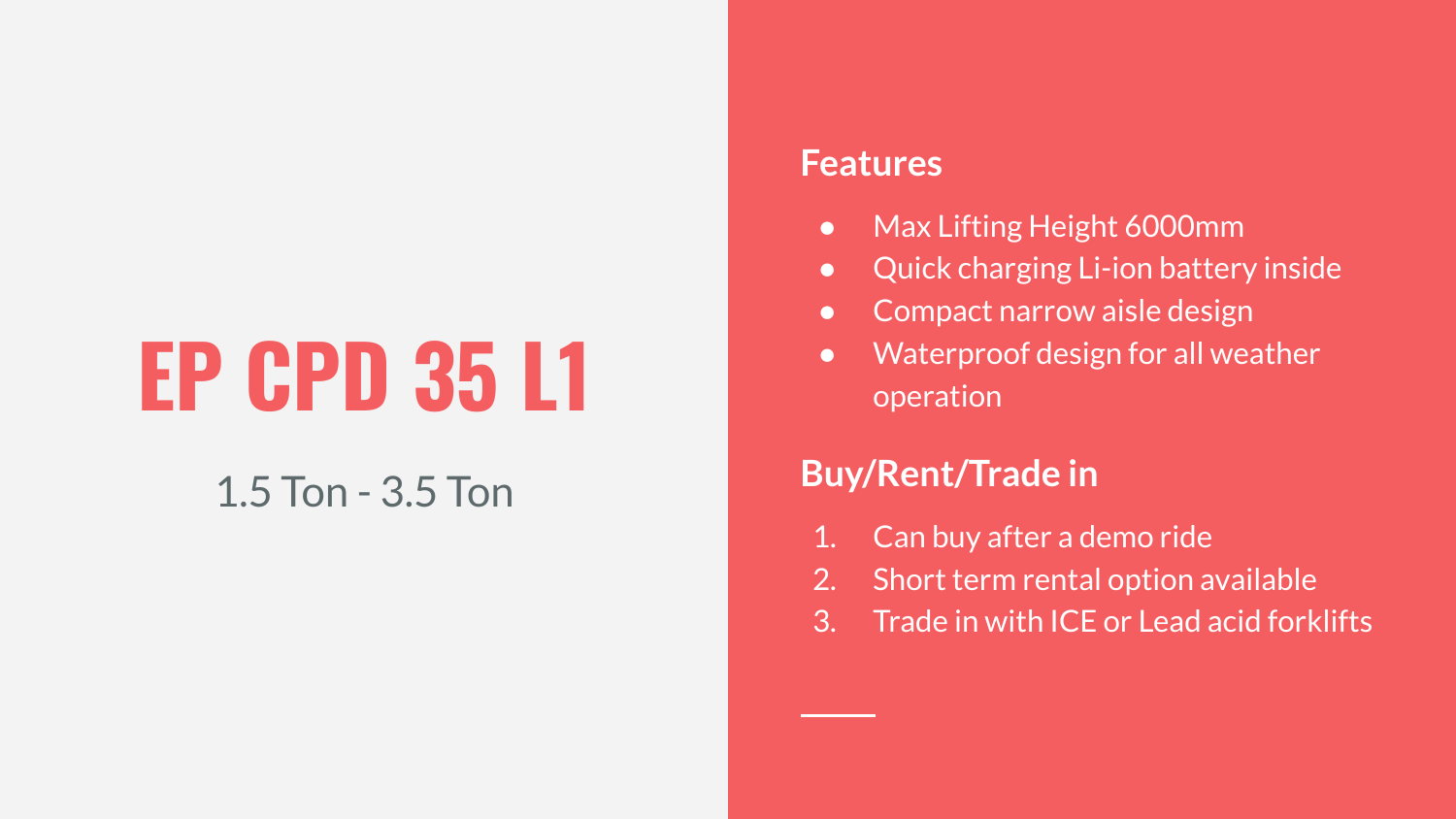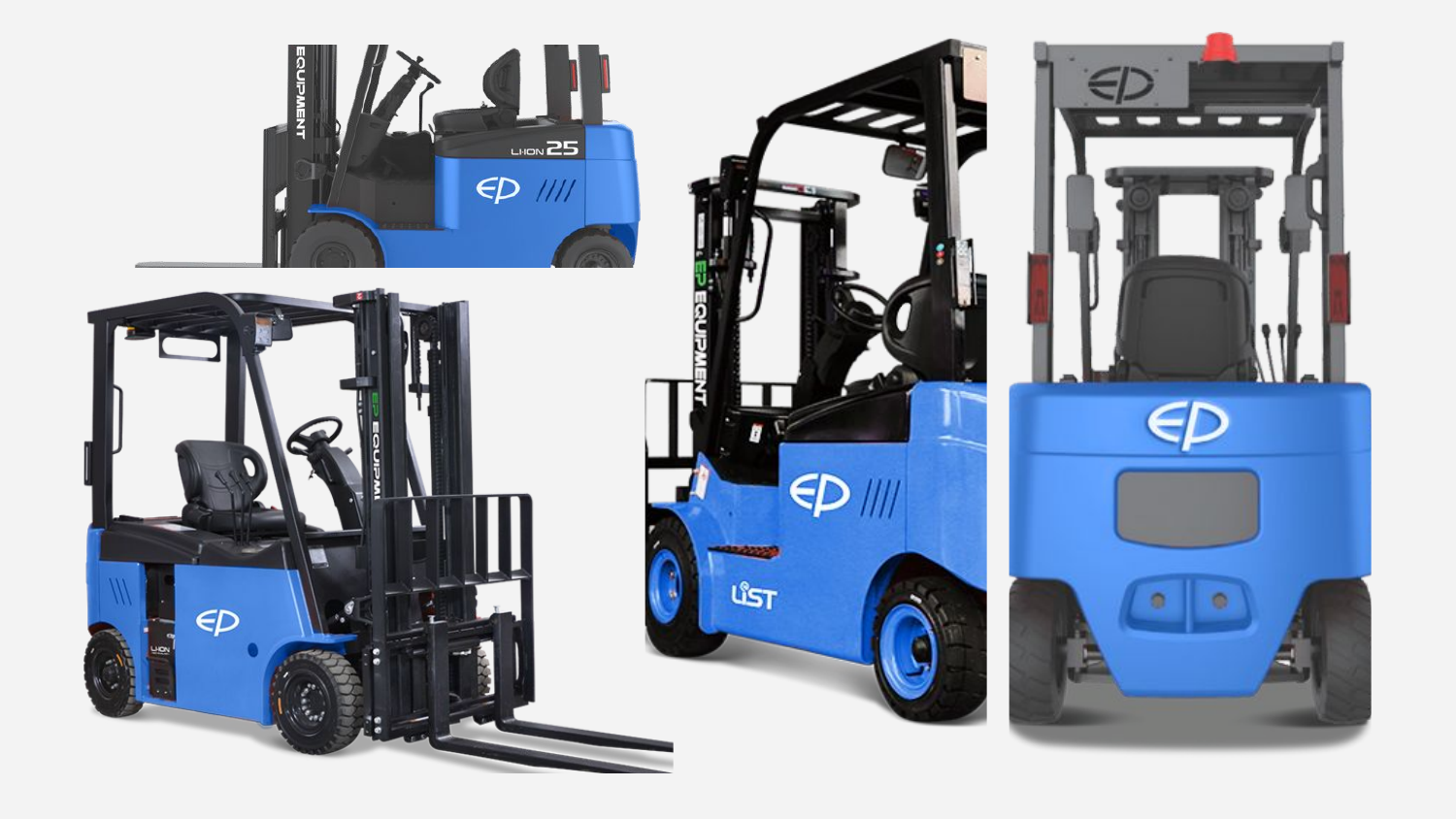

## **Lithium Integrated Smart Truck** 2.5 Ton • Li-ion Technology

LionBrix: lithium ion battery system & BMU equipped inside for hassle-free multi-shift operation and cloud access the vehicle operation activities. Keep your eyes open for vehicles and drivers.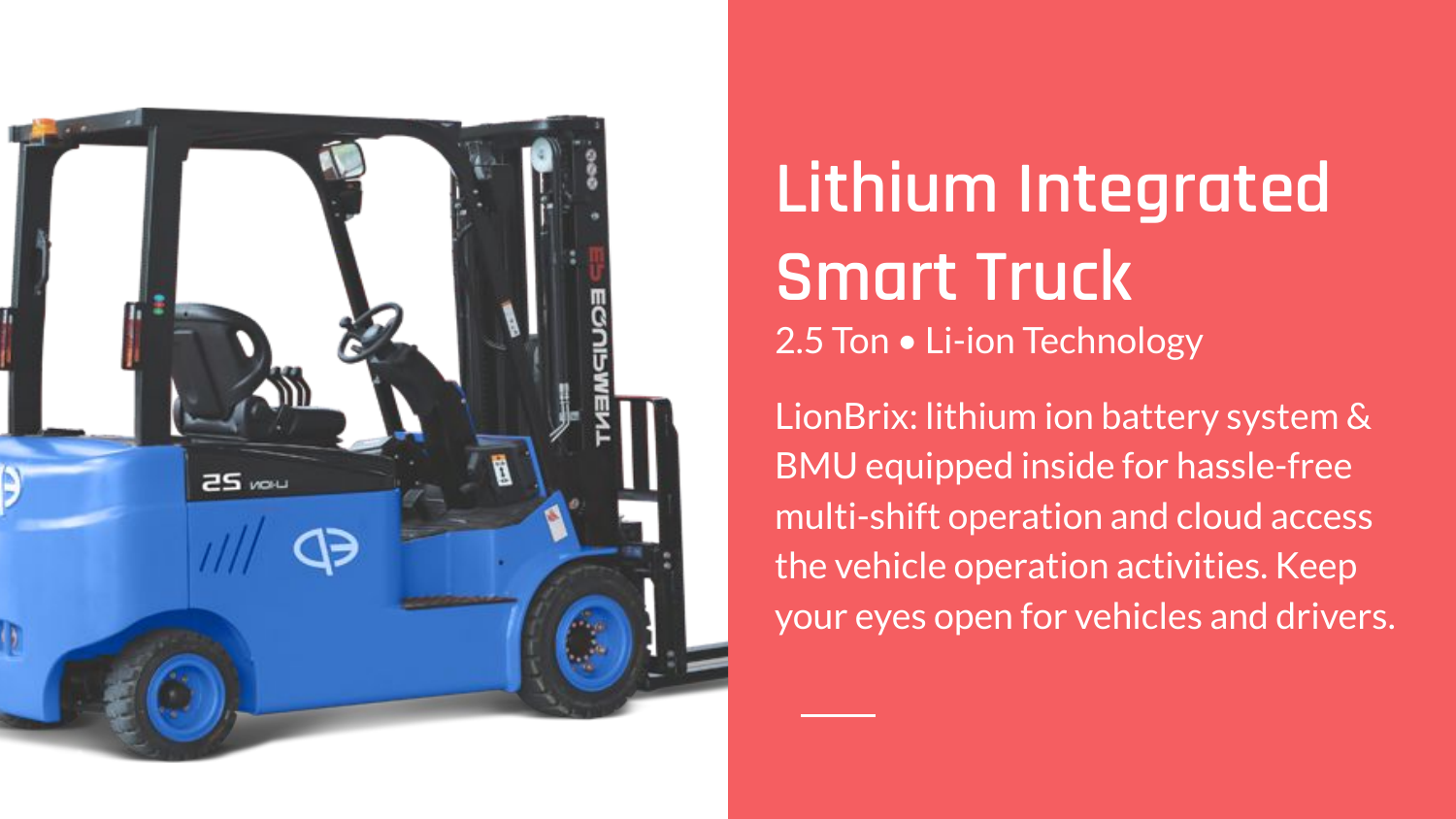## **Smart Warehouse Workhorse: EP CPD 25 L2**

### **Ingredients**

#### High efficiency dual driving motors

- Tubular design and fast charging lithium battery
- Heavy load capacity fork
- Water your battery once in three month

## **STR: Short Term Rentals**

- **● Up to 36 Months**
- **● Pay only for hours used**

### **LTR: Long Term Rentals**

- **● 36 Months onwards**
- **● Get a brand new forklift every 4th year**

**Flexible Rentals**